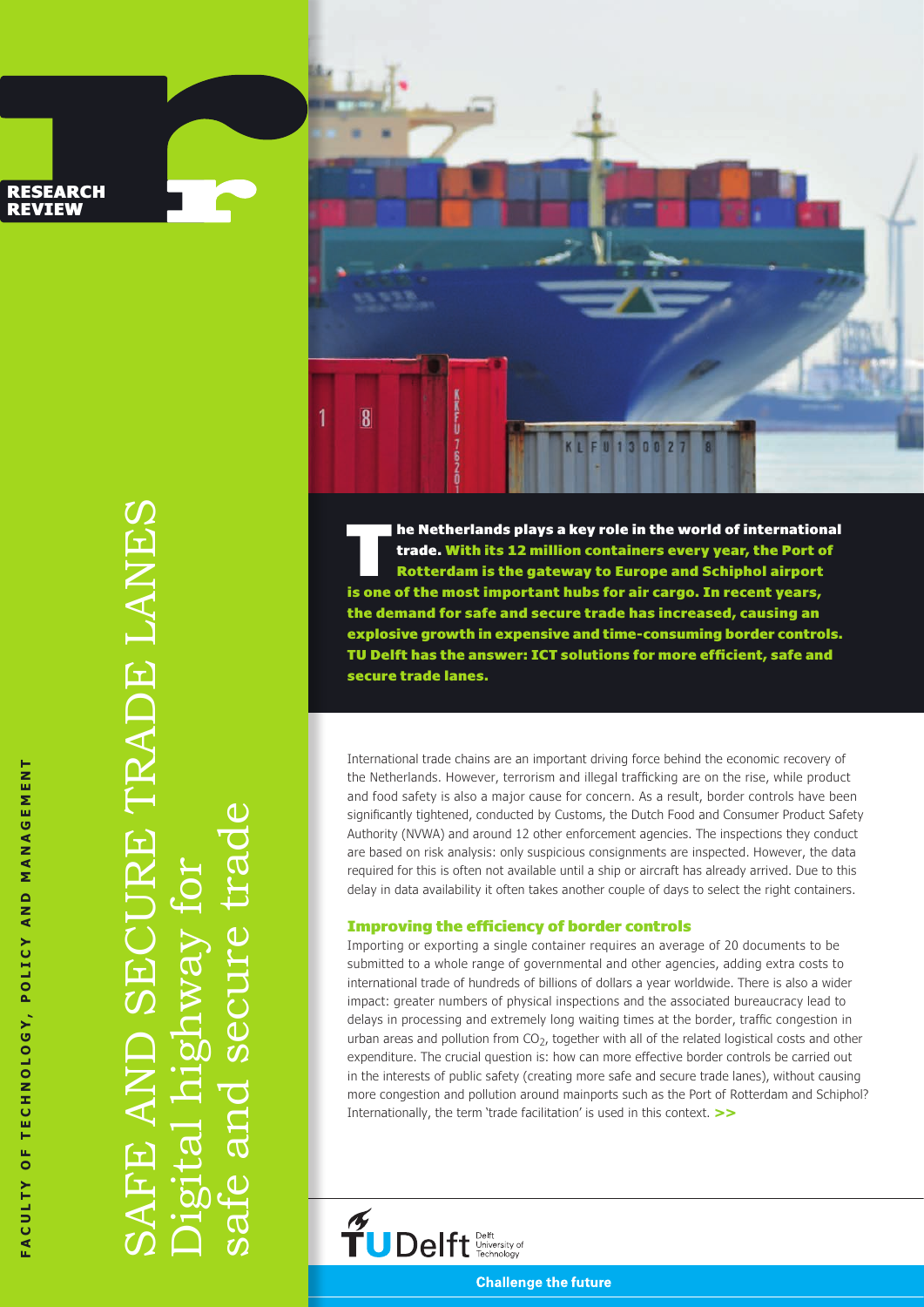## **CASSANDRA**

**proven to be effective CASSANDRA (Common Assessment and Analysis of Risk in Global Supply Chains) was intended to improve transparency in the logistical supply chain. This European project also aimed to improve the efficiency and effectiveness of border controls, as well as logistical operations. This makes it a socio-technological puzzle on a global scale, and therefore an exciting challenge for researchers such as those in the TPM's ICT section. CASSANDRA reached its successful conclusion in May 2014. A pilot involving port companies in China and the UK proved that optimum sharing of data results in extremely efficient logistics.**

## **ICT trade lane think tank Yao-Hua Tan**

Prof. Yao-Hua Tan (1958) is professor of Information and Communication Technology at TU Delft. He also regularly acts as an expert for the Dutch government's Top Sector Logistics, the European Commission and the UN and was actively involved in setting up the NWO programme ISCOM.

"Cloud computing and web services are technically extremely complex, and therefore for a techie like me wonderful to be involved with. Moreover, political and administrative issues play a major role, which makes it even more interesting as a socio-technical area of research. In addition, there is also the international dimension, even right up to EU and UN level. If you want projects such as CORE, JUST and SAtIN to succeed, you have to be involved in international forums and participate as an actor. As a university, we have an important supporting role. Together with our other partners in the business and government, we add weight internationally to the innovative strength of the Netherlands. And that is quite inspiring."



The Netherlands plays a key role in the world of international<br>trade. With its 12 million containers every year, the Port of<br>Rotterdam is the gateway to Europe and Schiphol airport trade. With its 12 million containers every year, the Port of Rotterdam is the gateway to Europe and Schiphol airport is one of the most important hubs for air cargo. In recent years, the demand for safe and secure trade has increased, causing an explosive growth in expensive and time-consuming border controls. TU Delft has the answer: ICT solutions for more efficient, safe and secure trade lanes.

International trade chains are an important driving force behind the economic recovery of the Netherlands. However, terrorism and illegal trafficking are on the rise, while product and food safety is also a major cause for concern. As a result, border controls have been significantly tightened, conducted by Customs, the Dutch Food and Consumer Product Safety Authority (NVWA) and around 12 other enforcement agencies. The inspections they conduct are based on risk analysis: only suspicious consignments are inspected. However, the data required for this is often not available until a ship or aircraft has already arrived. Due to this delay in data availability it often takes another couple of days to select the right containers.

#### Improving the efficiency of border controls

Importing or exporting a single container requires an average of 20 documents to be submitted to a whole range of governmental and other agencies, adding extra costs to international trade of hundreds of billions of dollars a year worldwide. There is also a wider impact: greater numbers of physical inspections and the associated bureaucracy lead to delays in processing and extremely long waiting times at the border, traffic congestion in urban areas and pollution from  $CO<sub>2</sub>$ , together with all of the related logistical costs and other expenditure. The crucial question is: how can more effective border controls be carried out in the interests of public safety (creating more safe and secure trade lanes), without causing more congestion and pollution around mainports such as the Port of Rotterdam and Schiphol? Internationally, the term 'trade facilitation' is used in this context. >>